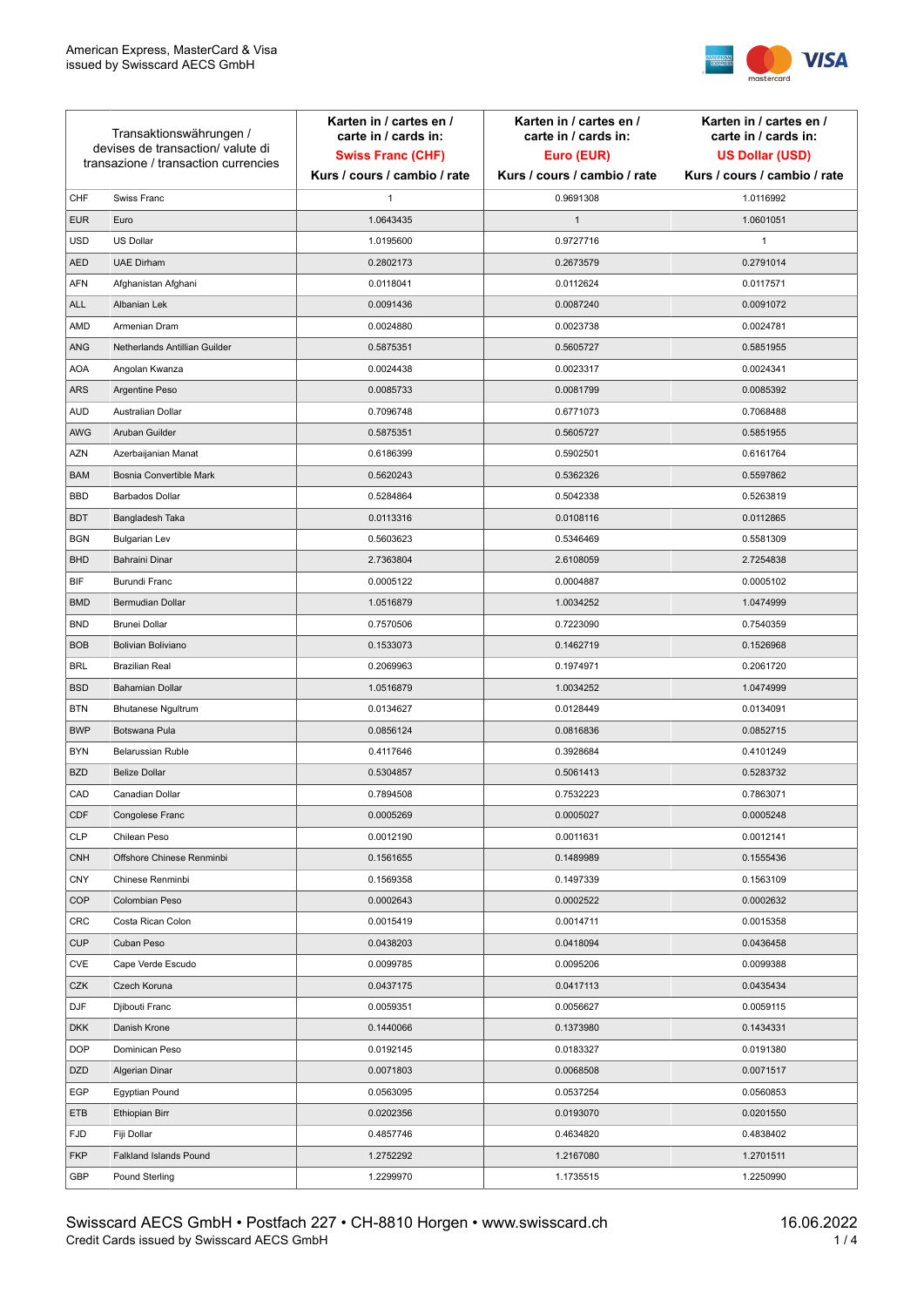

| Transaktionswährungen /<br>devises de transaction/valute di |                                      | Karten in / cartes en /<br>carte in / cards in: | Karten in / cartes en /<br>carte in / cards in: | Karten in / cartes en /<br>carte in / cards in: |
|-------------------------------------------------------------|--------------------------------------|-------------------------------------------------|-------------------------------------------------|-------------------------------------------------|
|                                                             |                                      | <b>Swiss Franc (CHF)</b>                        | Euro (EUR)                                      | <b>US Dollar (USD)</b>                          |
|                                                             | transazione / transaction currencies | Kurs / cours / cambio / rate                    | Kurs / cours / cambio / rate                    | Kurs / cours / cambio / rate                    |
| <b>GEL</b>                                                  | Georgia Lari                         | 0.3645255                                       | 0.3477972                                       | 0.3630739                                       |
| <b>GHS</b>                                                  | Ghana Cedi                           | 0.1460475                                       | 0.1393453                                       | 0.1454659                                       |
| GIP                                                         | Gibraltar Pound                      | 1.2752292                                       | 1.2167080                                       | 1.2701511                                       |
| <b>GMD</b>                                                  | Gambia Dalasi                        | 0.0214237                                       | 0.0204406                                       | 0.0213384                                       |
| <b>GNF</b>                                                  | Guinea Franc                         | 0.0001217                                       | 0.0001161                                       | 0.0001212                                       |
| <b>GTQ</b>                                                  | Guatemala Quetzal                    | 0.1361691                                       | 0.1299202                                       | 0.1356269                                       |
| GYD                                                         | Guyana Dollar                        | 0.0050334                                       | 0.0048024                                       | 0.0050134                                       |
| <b>HKD</b>                                                  | Hong Kong Dollar                     | 0.1298899                                       | 0.1239292                                       | 0.1293727                                       |
| <b>HNL</b>                                                  | Honduras Lempira                     | 0.0428767                                       | 0.0409091                                       | 0.0427060                                       |
| <b>HRK</b>                                                  | Croatian Kuna                        | 0.1469984                                       | 0.1402525                                       | 0.1464130                                       |
| <b>HTG</b>                                                  | Haiti Gourde                         | 0.0090478                                       | 0.0086326                                       | 0.0090118                                       |
| <b>HUF</b>                                                  | Forint                               | 0.0027247                                       | 0.0025997                                       | 0.0027138                                       |
| <b>IDR</b>                                                  | Indonesia Rupiah                     | 0.0000716                                       | 0.0000683                                       | 0.0000713                                       |
| ILS                                                         | New Israeli Sheqel                   | 0.2991677                                       | 0.2854387                                       | 0.2979764                                       |
| <b>INR</b>                                                  | Indian Rupee                         | 0.0134861                                       | 0.0128672                                       | 0.0134324                                       |
| IQD                                                         | Iraqi Dinar                          | 0.0007203                                       | 0.0006872                                       | 0.0007174                                       |
| <b>ISK</b>                                                  | <b>Iceland Krona</b>                 | 0.0079481                                       | 0.0075834                                       | 0.0079164                                       |
| <b>JMD</b>                                                  | Jamaican Dollar                      | 0.0068852                                       | 0.0065692                                       | 0.0068578                                       |
| <b>JOD</b>                                                  | Jordanian Dinar                      | 1.4852706                                       | 1.4171104                                       | 1.4793561                                       |
| JPY                                                         | Yen                                  | 0.0075918                                       | 0.0072434                                       | 0.0075616                                       |
| <b>KES</b>                                                  | Kenyan Shilling                      | 0.0089773                                       | 0.0085653                                       | 0.0089416                                       |
| <b>KGS</b>                                                  | Kyrgyzstan Som                       | 0.0132286                                       | 0.0126215                                       | 0.0131759                                       |
| <b>KHR</b>                                                  | Cambodia Riel                        | 0.0002592                                       | 0.0002473                                       | 0.0002582                                       |
| <b>KMF</b>                                                  | Comoro Franc                         | 0.0022283                                       | 0.0021260                                       | 0.0022194                                       |
| <b>KRW</b>                                                  | Korean Republic Won                  | 0.0008163                                       | 0.0007788                                       | 0.0008130                                       |
| <b>KWD</b>                                                  | Kuwaiti Dinar                        | 3.3528860                                       | 3.1990196                                       | 3.3395344                                       |
| <b>KYD</b>                                                  | Cayman Islands Dollar                | 1.2620260                                       | 1.2041107                                       | 1.2570004                                       |
| KZT                                                         | Kazakhstan Tenge                     | 0.0023965                                       | 0.0022865                                       | 0.0023870                                       |
| LAK                                                         | Lao Republic Kip                     | 0.0000714                                       | 0.0000681                                       | 0.0000711                                       |
| LBP                                                         | Lebanese Pound                       | 0.0000422                                       | 0.0000403                                       | 0.0000420                                       |
| <b>LKR</b>                                                  | Sri Lanka Rupee                      | 0.0029255                                       | 0.0027912                                       | 0.0029139                                       |
| <b>LRD</b>                                                  | Liberian Dollar                      | 0.0069190                                       | 0.0066015                                       | 0.0068914                                       |
| <b>LSL</b>                                                  | Lesotho Lothi                        | 0.0657060                                       | 0.0626907                                       | 0.0654444                                       |
| LYD                                                         | Libyan Dinar                         | 0.2181409                                       | 0.2081303                                       | 0.2172722                                       |
| <b>MAD</b>                                                  | Moroccan Dirham                      | 0.1018960                                       | 0.0972199                                       | 0.1014902                                       |
| MDL                                                         | Moldovan Leu                         | 0.0550506                                       | 0.0525243                                       | 0.0548314                                       |
| <b>MGA</b>                                                  | Malagasy Ariary                      | 0.0002597                                       | 0.0002478                                       | 0.0002587                                       |
| <b>MKD</b>                                                  | Macedonia Denar                      | 0.0177813                                       | 0.0169653                                       | 0.0177105                                       |
| MMK                                                         | Myanmar Kyat                         | 0.0005685                                       | 0.0005424                                       | 0.0005662                                       |
| MNT                                                         | Mongolia Tugrik                      | 0.0003359                                       | 0.0003205                                       | 0.0003346                                       |
| <b>MOP</b>                                                  | Macao Pataca                         | 0.1300950                                       | 0.1241248                                       | 0.1295769                                       |
| <b>MRU</b>                                                  | Mauritanian Ouguiya                  | 0.0288724                                       | 0.0275474                                       | 0.0287574                                       |
| <b>MUR</b>                                                  | <b>Mauritius Rupee</b>               | 0.0238409                                       | 0.0227468                                       | 0.0237460                                       |
| <b>MVR</b>                                                  | Maldives Rufiyaa                     | 0.0681422                                       | 0.0650151                                       | 0.0678708                                       |
| <b>MWK</b>                                                  | Malawi Kwacha                        | 0.0010330                                       | 0.0009856                                       | 0.0010289                                       |
| <b>MXN</b>                                                  | Mexican Peso                         | 0.0512251                                       | 0.0488743                                       | 0.0510211                                       |
| <b>MYR</b>                                                  | Malaysian Ringgit                    | 0.2383615                                       | 0.2274229                                       | 0.2374123                                       |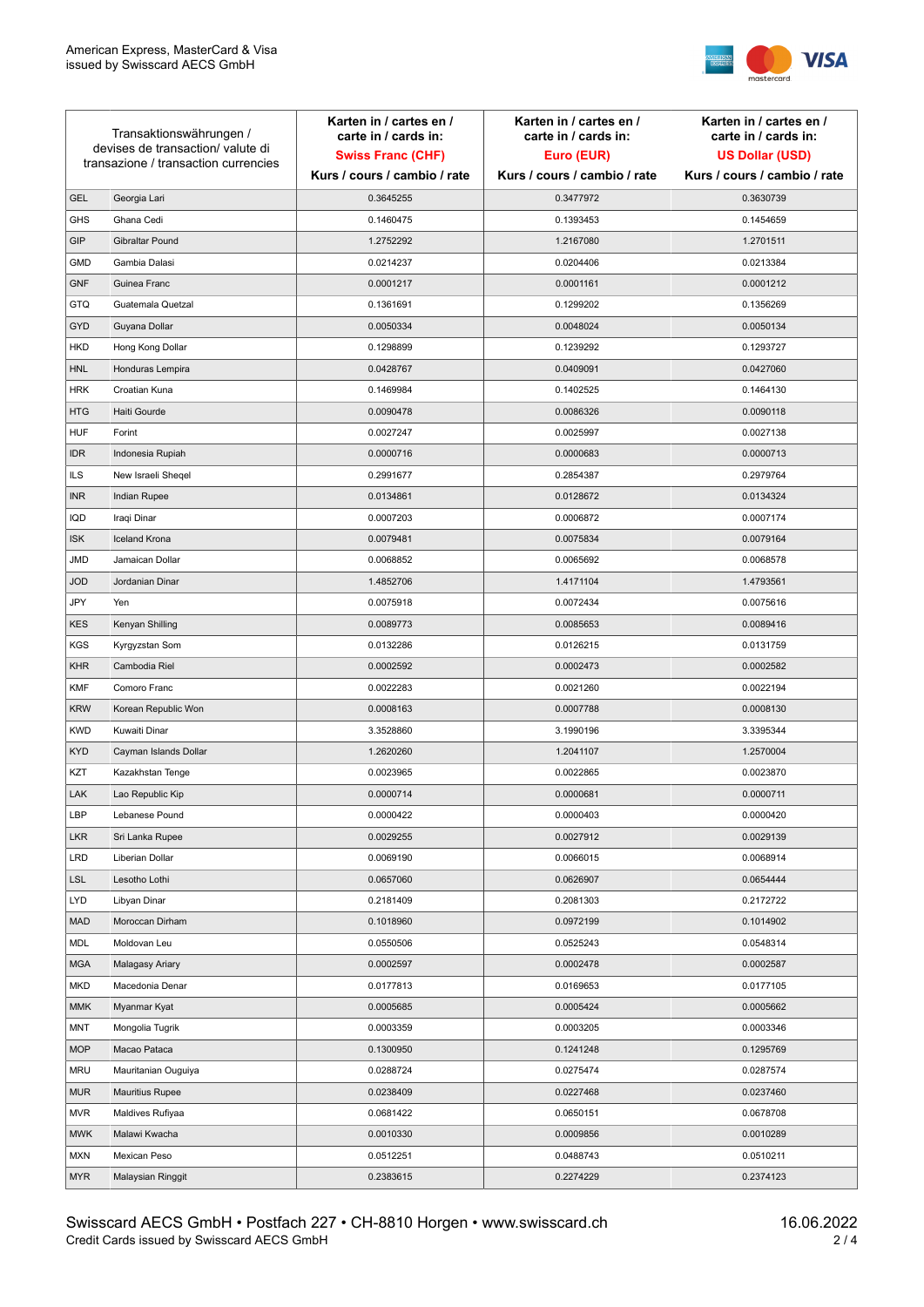

| <b>MZN</b><br>Mozambique Metical<br>0.0164333<br>0.0156792<br>0.0163679<br><b>NAD</b><br>Namibia Dollar<br>0.0627014<br>0.0657172<br>0.0654555<br><b>NGN</b><br>Nigeria Naira<br>0.0025119<br>0.0023966<br>0.0025019<br><b>NIO</b><br>0.0294974<br>0.0281437<br>0.0293799<br>Nicaragua Cordoba Oro<br><b>NOK</b><br>0.1028054<br>0.0980876<br>0.1023960<br>Norwegian Krone<br><b>NPR</b><br>0.0080420<br>0.0083952<br>Nepalese Rupee<br>0.0084288<br><b>NZD</b><br>New Zealand Dollar<br>0.6388653<br>0.6095473<br>0.6363213<br>Oman Rial<br><b>OMR</b><br>2.6747880<br>2.5520400<br>2.6641366<br>PAB<br>Panamanian Balboa<br>1.0516879<br>1.0034252<br>1.0474999<br><b>PEN</b><br>Peru Sol<br>0.2813434<br>0.2684323<br>0.2802231<br><b>PGK</b><br>0.2849728<br>Papua New Guinea Kina<br>0.2986794<br>0.2974900<br>PHP<br>0.0197673<br>0.0188602<br>0.0196886<br>Philippine Peso<br><b>PKR</b><br>0.0050811<br>0.0048479<br>0.0050609<br>Pakistan Rupee<br><b>PLN</b><br>Zloty<br>0.2317783<br>0.2211418<br>0.2308553<br><b>PYG</b><br>Paraguay Guarani<br>0.0001532<br>0.0001462<br>0.0001526<br>QAR<br>Qatari Rial<br>0.2827192<br>0.2697450<br>0.2815934<br><b>RON</b><br>Leu<br>0.2235845<br>0.2133240<br>0.2226942<br><b>RSD</b><br>Serbian Dinar<br>0.0089101<br>0.0093387<br>0.0093015<br><b>RUB</b><br>Russian Ruble<br>0.0176956<br>0.0184728<br>0.0185467<br><b>RWF</b><br>0.0010310<br>0.0009837<br>0.0010269<br>Rwanda Franc<br>SAR<br>Saudi Riyal<br>0.2743603<br>0.2617697<br>0.2732678<br><b>SBD</b><br>0.1251271<br>Solomon Islands Dollar<br>0.1311455<br>0.1306233<br><b>SCR</b><br>0.0722439<br>0.0754172<br>Seychelles Rupee<br>0.0757187<br><b>SDG</b><br>Sudanese Pound<br>0.0023612<br>0.0022528<br>0.0023518<br>SEK<br>Swedish Krona<br>0.1009492<br>0.0963166<br>0.1005472<br>SGD<br>0.7002432<br>Singapore Dollar<br>0.7339235<br>0.7310009<br><b>SHP</b><br>St Helena Pound<br>1.2752292<br>1.2167080<br>1.2701511<br><b>SLL</b><br>Sierra Leone Leone<br>0.0000800<br>0.0000763<br>0.0000797<br>SOS<br>Somali shilling<br>0.0018203<br>0.0017368<br>0.0018131<br><b>SRD</b><br>Suriname Dollar<br>0.0483876<br>0.0461671<br>0.0481949<br>SSD<br>South Sudanese Pound<br>0.0021672<br>0.0020677<br>0.0021586<br><b>STN</b><br>Sao Tome and Principe Dobra<br>0.0442754<br>0.0422436<br>0.0440991<br><b>SVC</b><br>0.1201929<br>0.1146772<br>0.1197143<br>El Salvador Colon<br><b>SZL</b><br>0.0657192<br>0.0627033<br>Swaziland Lilangeni<br>0.0654575<br>THB<br>0.0294761<br>0.0281234<br>0.0293587<br>Baht<br><b>TJS</b><br>0.0910656<br>Tajikistan Somoni<br>0.0954457<br>0.0950656<br>TMT<br>0.2875056<br>0.3001340<br>Turkmenistan Manat<br>0.3013340<br><b>Tunisian Dinar</b><br><b>TND</b><br>0.3499793<br>0.3339185<br>0.3485856<br><b>TOP</b><br>Tonga Pa'anga<br>0.4586411<br>0.4375937<br>0.4568147<br><b>TRY</b><br>0.0603337<br>0.0575649<br>0.0600934<br>Turkish Lira<br><b>TTD</b><br>Trinidad & Tobago Dollar<br>0.1555188<br>0.1483819<br>0.1548995 | Transaktionswährungen /<br>devises de transaction/valute di<br>transazione / transaction currencies |  | Karten in / cartes en /<br>carte in / cards in:<br><b>Swiss Franc (CHF)</b> | Karten in / cartes en /<br>carte in / cards in:<br>Euro (EUR) | Karten in / cartes en /<br>carte in / cards in:<br><b>US Dollar (USD)</b> |
|--------------------------------------------------------------------------------------------------------------------------------------------------------------------------------------------------------------------------------------------------------------------------------------------------------------------------------------------------------------------------------------------------------------------------------------------------------------------------------------------------------------------------------------------------------------------------------------------------------------------------------------------------------------------------------------------------------------------------------------------------------------------------------------------------------------------------------------------------------------------------------------------------------------------------------------------------------------------------------------------------------------------------------------------------------------------------------------------------------------------------------------------------------------------------------------------------------------------------------------------------------------------------------------------------------------------------------------------------------------------------------------------------------------------------------------------------------------------------------------------------------------------------------------------------------------------------------------------------------------------------------------------------------------------------------------------------------------------------------------------------------------------------------------------------------------------------------------------------------------------------------------------------------------------------------------------------------------------------------------------------------------------------------------------------------------------------------------------------------------------------------------------------------------------------------------------------------------------------------------------------------------------------------------------------------------------------------------------------------------------------------------------------------------------------------------------------------------------------------------------------------------------------------------------------------------------------------------------------------------------------------------------------------------------------------------------------------------------------------------------------------------------------------------------------------------------------------------------------------------------------------------------------------------------------------------------------------------------------------------------------|-----------------------------------------------------------------------------------------------------|--|-----------------------------------------------------------------------------|---------------------------------------------------------------|---------------------------------------------------------------------------|
|                                                                                                                                                                                                                                                                                                                                                                                                                                                                                                                                                                                                                                                                                                                                                                                                                                                                                                                                                                                                                                                                                                                                                                                                                                                                                                                                                                                                                                                                                                                                                                                                                                                                                                                                                                                                                                                                                                                                                                                                                                                                                                                                                                                                                                                                                                                                                                                                                                                                                                                                                                                                                                                                                                                                                                                                                                                                                                                                                                                                  |                                                                                                     |  | Kurs / cours / cambio / rate                                                | Kurs / cours / cambio / rate                                  | Kurs / cours / cambio / rate                                              |
|                                                                                                                                                                                                                                                                                                                                                                                                                                                                                                                                                                                                                                                                                                                                                                                                                                                                                                                                                                                                                                                                                                                                                                                                                                                                                                                                                                                                                                                                                                                                                                                                                                                                                                                                                                                                                                                                                                                                                                                                                                                                                                                                                                                                                                                                                                                                                                                                                                                                                                                                                                                                                                                                                                                                                                                                                                                                                                                                                                                                  |                                                                                                     |  |                                                                             |                                                               |                                                                           |
|                                                                                                                                                                                                                                                                                                                                                                                                                                                                                                                                                                                                                                                                                                                                                                                                                                                                                                                                                                                                                                                                                                                                                                                                                                                                                                                                                                                                                                                                                                                                                                                                                                                                                                                                                                                                                                                                                                                                                                                                                                                                                                                                                                                                                                                                                                                                                                                                                                                                                                                                                                                                                                                                                                                                                                                                                                                                                                                                                                                                  |                                                                                                     |  |                                                                             |                                                               |                                                                           |
|                                                                                                                                                                                                                                                                                                                                                                                                                                                                                                                                                                                                                                                                                                                                                                                                                                                                                                                                                                                                                                                                                                                                                                                                                                                                                                                                                                                                                                                                                                                                                                                                                                                                                                                                                                                                                                                                                                                                                                                                                                                                                                                                                                                                                                                                                                                                                                                                                                                                                                                                                                                                                                                                                                                                                                                                                                                                                                                                                                                                  |                                                                                                     |  |                                                                             |                                                               |                                                                           |
|                                                                                                                                                                                                                                                                                                                                                                                                                                                                                                                                                                                                                                                                                                                                                                                                                                                                                                                                                                                                                                                                                                                                                                                                                                                                                                                                                                                                                                                                                                                                                                                                                                                                                                                                                                                                                                                                                                                                                                                                                                                                                                                                                                                                                                                                                                                                                                                                                                                                                                                                                                                                                                                                                                                                                                                                                                                                                                                                                                                                  |                                                                                                     |  |                                                                             |                                                               |                                                                           |
|                                                                                                                                                                                                                                                                                                                                                                                                                                                                                                                                                                                                                                                                                                                                                                                                                                                                                                                                                                                                                                                                                                                                                                                                                                                                                                                                                                                                                                                                                                                                                                                                                                                                                                                                                                                                                                                                                                                                                                                                                                                                                                                                                                                                                                                                                                                                                                                                                                                                                                                                                                                                                                                                                                                                                                                                                                                                                                                                                                                                  |                                                                                                     |  |                                                                             |                                                               |                                                                           |
|                                                                                                                                                                                                                                                                                                                                                                                                                                                                                                                                                                                                                                                                                                                                                                                                                                                                                                                                                                                                                                                                                                                                                                                                                                                                                                                                                                                                                                                                                                                                                                                                                                                                                                                                                                                                                                                                                                                                                                                                                                                                                                                                                                                                                                                                                                                                                                                                                                                                                                                                                                                                                                                                                                                                                                                                                                                                                                                                                                                                  |                                                                                                     |  |                                                                             |                                                               |                                                                           |
|                                                                                                                                                                                                                                                                                                                                                                                                                                                                                                                                                                                                                                                                                                                                                                                                                                                                                                                                                                                                                                                                                                                                                                                                                                                                                                                                                                                                                                                                                                                                                                                                                                                                                                                                                                                                                                                                                                                                                                                                                                                                                                                                                                                                                                                                                                                                                                                                                                                                                                                                                                                                                                                                                                                                                                                                                                                                                                                                                                                                  |                                                                                                     |  |                                                                             |                                                               |                                                                           |
|                                                                                                                                                                                                                                                                                                                                                                                                                                                                                                                                                                                                                                                                                                                                                                                                                                                                                                                                                                                                                                                                                                                                                                                                                                                                                                                                                                                                                                                                                                                                                                                                                                                                                                                                                                                                                                                                                                                                                                                                                                                                                                                                                                                                                                                                                                                                                                                                                                                                                                                                                                                                                                                                                                                                                                                                                                                                                                                                                                                                  |                                                                                                     |  |                                                                             |                                                               |                                                                           |
|                                                                                                                                                                                                                                                                                                                                                                                                                                                                                                                                                                                                                                                                                                                                                                                                                                                                                                                                                                                                                                                                                                                                                                                                                                                                                                                                                                                                                                                                                                                                                                                                                                                                                                                                                                                                                                                                                                                                                                                                                                                                                                                                                                                                                                                                                                                                                                                                                                                                                                                                                                                                                                                                                                                                                                                                                                                                                                                                                                                                  |                                                                                                     |  |                                                                             |                                                               |                                                                           |
|                                                                                                                                                                                                                                                                                                                                                                                                                                                                                                                                                                                                                                                                                                                                                                                                                                                                                                                                                                                                                                                                                                                                                                                                                                                                                                                                                                                                                                                                                                                                                                                                                                                                                                                                                                                                                                                                                                                                                                                                                                                                                                                                                                                                                                                                                                                                                                                                                                                                                                                                                                                                                                                                                                                                                                                                                                                                                                                                                                                                  |                                                                                                     |  |                                                                             |                                                               |                                                                           |
|                                                                                                                                                                                                                                                                                                                                                                                                                                                                                                                                                                                                                                                                                                                                                                                                                                                                                                                                                                                                                                                                                                                                                                                                                                                                                                                                                                                                                                                                                                                                                                                                                                                                                                                                                                                                                                                                                                                                                                                                                                                                                                                                                                                                                                                                                                                                                                                                                                                                                                                                                                                                                                                                                                                                                                                                                                                                                                                                                                                                  |                                                                                                     |  |                                                                             |                                                               |                                                                           |
|                                                                                                                                                                                                                                                                                                                                                                                                                                                                                                                                                                                                                                                                                                                                                                                                                                                                                                                                                                                                                                                                                                                                                                                                                                                                                                                                                                                                                                                                                                                                                                                                                                                                                                                                                                                                                                                                                                                                                                                                                                                                                                                                                                                                                                                                                                                                                                                                                                                                                                                                                                                                                                                                                                                                                                                                                                                                                                                                                                                                  |                                                                                                     |  |                                                                             |                                                               |                                                                           |
|                                                                                                                                                                                                                                                                                                                                                                                                                                                                                                                                                                                                                                                                                                                                                                                                                                                                                                                                                                                                                                                                                                                                                                                                                                                                                                                                                                                                                                                                                                                                                                                                                                                                                                                                                                                                                                                                                                                                                                                                                                                                                                                                                                                                                                                                                                                                                                                                                                                                                                                                                                                                                                                                                                                                                                                                                                                                                                                                                                                                  |                                                                                                     |  |                                                                             |                                                               |                                                                           |
|                                                                                                                                                                                                                                                                                                                                                                                                                                                                                                                                                                                                                                                                                                                                                                                                                                                                                                                                                                                                                                                                                                                                                                                                                                                                                                                                                                                                                                                                                                                                                                                                                                                                                                                                                                                                                                                                                                                                                                                                                                                                                                                                                                                                                                                                                                                                                                                                                                                                                                                                                                                                                                                                                                                                                                                                                                                                                                                                                                                                  |                                                                                                     |  |                                                                             |                                                               |                                                                           |
|                                                                                                                                                                                                                                                                                                                                                                                                                                                                                                                                                                                                                                                                                                                                                                                                                                                                                                                                                                                                                                                                                                                                                                                                                                                                                                                                                                                                                                                                                                                                                                                                                                                                                                                                                                                                                                                                                                                                                                                                                                                                                                                                                                                                                                                                                                                                                                                                                                                                                                                                                                                                                                                                                                                                                                                                                                                                                                                                                                                                  |                                                                                                     |  |                                                                             |                                                               |                                                                           |
|                                                                                                                                                                                                                                                                                                                                                                                                                                                                                                                                                                                                                                                                                                                                                                                                                                                                                                                                                                                                                                                                                                                                                                                                                                                                                                                                                                                                                                                                                                                                                                                                                                                                                                                                                                                                                                                                                                                                                                                                                                                                                                                                                                                                                                                                                                                                                                                                                                                                                                                                                                                                                                                                                                                                                                                                                                                                                                                                                                                                  |                                                                                                     |  |                                                                             |                                                               |                                                                           |
|                                                                                                                                                                                                                                                                                                                                                                                                                                                                                                                                                                                                                                                                                                                                                                                                                                                                                                                                                                                                                                                                                                                                                                                                                                                                                                                                                                                                                                                                                                                                                                                                                                                                                                                                                                                                                                                                                                                                                                                                                                                                                                                                                                                                                                                                                                                                                                                                                                                                                                                                                                                                                                                                                                                                                                                                                                                                                                                                                                                                  |                                                                                                     |  |                                                                             |                                                               |                                                                           |
|                                                                                                                                                                                                                                                                                                                                                                                                                                                                                                                                                                                                                                                                                                                                                                                                                                                                                                                                                                                                                                                                                                                                                                                                                                                                                                                                                                                                                                                                                                                                                                                                                                                                                                                                                                                                                                                                                                                                                                                                                                                                                                                                                                                                                                                                                                                                                                                                                                                                                                                                                                                                                                                                                                                                                                                                                                                                                                                                                                                                  |                                                                                                     |  |                                                                             |                                                               |                                                                           |
|                                                                                                                                                                                                                                                                                                                                                                                                                                                                                                                                                                                                                                                                                                                                                                                                                                                                                                                                                                                                                                                                                                                                                                                                                                                                                                                                                                                                                                                                                                                                                                                                                                                                                                                                                                                                                                                                                                                                                                                                                                                                                                                                                                                                                                                                                                                                                                                                                                                                                                                                                                                                                                                                                                                                                                                                                                                                                                                                                                                                  |                                                                                                     |  |                                                                             |                                                               |                                                                           |
|                                                                                                                                                                                                                                                                                                                                                                                                                                                                                                                                                                                                                                                                                                                                                                                                                                                                                                                                                                                                                                                                                                                                                                                                                                                                                                                                                                                                                                                                                                                                                                                                                                                                                                                                                                                                                                                                                                                                                                                                                                                                                                                                                                                                                                                                                                                                                                                                                                                                                                                                                                                                                                                                                                                                                                                                                                                                                                                                                                                                  |                                                                                                     |  |                                                                             |                                                               |                                                                           |
|                                                                                                                                                                                                                                                                                                                                                                                                                                                                                                                                                                                                                                                                                                                                                                                                                                                                                                                                                                                                                                                                                                                                                                                                                                                                                                                                                                                                                                                                                                                                                                                                                                                                                                                                                                                                                                                                                                                                                                                                                                                                                                                                                                                                                                                                                                                                                                                                                                                                                                                                                                                                                                                                                                                                                                                                                                                                                                                                                                                                  |                                                                                                     |  |                                                                             |                                                               |                                                                           |
|                                                                                                                                                                                                                                                                                                                                                                                                                                                                                                                                                                                                                                                                                                                                                                                                                                                                                                                                                                                                                                                                                                                                                                                                                                                                                                                                                                                                                                                                                                                                                                                                                                                                                                                                                                                                                                                                                                                                                                                                                                                                                                                                                                                                                                                                                                                                                                                                                                                                                                                                                                                                                                                                                                                                                                                                                                                                                                                                                                                                  |                                                                                                     |  |                                                                             |                                                               |                                                                           |
|                                                                                                                                                                                                                                                                                                                                                                                                                                                                                                                                                                                                                                                                                                                                                                                                                                                                                                                                                                                                                                                                                                                                                                                                                                                                                                                                                                                                                                                                                                                                                                                                                                                                                                                                                                                                                                                                                                                                                                                                                                                                                                                                                                                                                                                                                                                                                                                                                                                                                                                                                                                                                                                                                                                                                                                                                                                                                                                                                                                                  |                                                                                                     |  |                                                                             |                                                               |                                                                           |
|                                                                                                                                                                                                                                                                                                                                                                                                                                                                                                                                                                                                                                                                                                                                                                                                                                                                                                                                                                                                                                                                                                                                                                                                                                                                                                                                                                                                                                                                                                                                                                                                                                                                                                                                                                                                                                                                                                                                                                                                                                                                                                                                                                                                                                                                                                                                                                                                                                                                                                                                                                                                                                                                                                                                                                                                                                                                                                                                                                                                  |                                                                                                     |  |                                                                             |                                                               |                                                                           |
|                                                                                                                                                                                                                                                                                                                                                                                                                                                                                                                                                                                                                                                                                                                                                                                                                                                                                                                                                                                                                                                                                                                                                                                                                                                                                                                                                                                                                                                                                                                                                                                                                                                                                                                                                                                                                                                                                                                                                                                                                                                                                                                                                                                                                                                                                                                                                                                                                                                                                                                                                                                                                                                                                                                                                                                                                                                                                                                                                                                                  |                                                                                                     |  |                                                                             |                                                               |                                                                           |
|                                                                                                                                                                                                                                                                                                                                                                                                                                                                                                                                                                                                                                                                                                                                                                                                                                                                                                                                                                                                                                                                                                                                                                                                                                                                                                                                                                                                                                                                                                                                                                                                                                                                                                                                                                                                                                                                                                                                                                                                                                                                                                                                                                                                                                                                                                                                                                                                                                                                                                                                                                                                                                                                                                                                                                                                                                                                                                                                                                                                  |                                                                                                     |  |                                                                             |                                                               |                                                                           |
|                                                                                                                                                                                                                                                                                                                                                                                                                                                                                                                                                                                                                                                                                                                                                                                                                                                                                                                                                                                                                                                                                                                                                                                                                                                                                                                                                                                                                                                                                                                                                                                                                                                                                                                                                                                                                                                                                                                                                                                                                                                                                                                                                                                                                                                                                                                                                                                                                                                                                                                                                                                                                                                                                                                                                                                                                                                                                                                                                                                                  |                                                                                                     |  |                                                                             |                                                               |                                                                           |
|                                                                                                                                                                                                                                                                                                                                                                                                                                                                                                                                                                                                                                                                                                                                                                                                                                                                                                                                                                                                                                                                                                                                                                                                                                                                                                                                                                                                                                                                                                                                                                                                                                                                                                                                                                                                                                                                                                                                                                                                                                                                                                                                                                                                                                                                                                                                                                                                                                                                                                                                                                                                                                                                                                                                                                                                                                                                                                                                                                                                  |                                                                                                     |  |                                                                             |                                                               |                                                                           |
|                                                                                                                                                                                                                                                                                                                                                                                                                                                                                                                                                                                                                                                                                                                                                                                                                                                                                                                                                                                                                                                                                                                                                                                                                                                                                                                                                                                                                                                                                                                                                                                                                                                                                                                                                                                                                                                                                                                                                                                                                                                                                                                                                                                                                                                                                                                                                                                                                                                                                                                                                                                                                                                                                                                                                                                                                                                                                                                                                                                                  |                                                                                                     |  |                                                                             |                                                               |                                                                           |
|                                                                                                                                                                                                                                                                                                                                                                                                                                                                                                                                                                                                                                                                                                                                                                                                                                                                                                                                                                                                                                                                                                                                                                                                                                                                                                                                                                                                                                                                                                                                                                                                                                                                                                                                                                                                                                                                                                                                                                                                                                                                                                                                                                                                                                                                                                                                                                                                                                                                                                                                                                                                                                                                                                                                                                                                                                                                                                                                                                                                  |                                                                                                     |  |                                                                             |                                                               |                                                                           |
|                                                                                                                                                                                                                                                                                                                                                                                                                                                                                                                                                                                                                                                                                                                                                                                                                                                                                                                                                                                                                                                                                                                                                                                                                                                                                                                                                                                                                                                                                                                                                                                                                                                                                                                                                                                                                                                                                                                                                                                                                                                                                                                                                                                                                                                                                                                                                                                                                                                                                                                                                                                                                                                                                                                                                                                                                                                                                                                                                                                                  |                                                                                                     |  |                                                                             |                                                               |                                                                           |
|                                                                                                                                                                                                                                                                                                                                                                                                                                                                                                                                                                                                                                                                                                                                                                                                                                                                                                                                                                                                                                                                                                                                                                                                                                                                                                                                                                                                                                                                                                                                                                                                                                                                                                                                                                                                                                                                                                                                                                                                                                                                                                                                                                                                                                                                                                                                                                                                                                                                                                                                                                                                                                                                                                                                                                                                                                                                                                                                                                                                  |                                                                                                     |  |                                                                             |                                                               |                                                                           |
|                                                                                                                                                                                                                                                                                                                                                                                                                                                                                                                                                                                                                                                                                                                                                                                                                                                                                                                                                                                                                                                                                                                                                                                                                                                                                                                                                                                                                                                                                                                                                                                                                                                                                                                                                                                                                                                                                                                                                                                                                                                                                                                                                                                                                                                                                                                                                                                                                                                                                                                                                                                                                                                                                                                                                                                                                                                                                                                                                                                                  |                                                                                                     |  |                                                                             |                                                               |                                                                           |
|                                                                                                                                                                                                                                                                                                                                                                                                                                                                                                                                                                                                                                                                                                                                                                                                                                                                                                                                                                                                                                                                                                                                                                                                                                                                                                                                                                                                                                                                                                                                                                                                                                                                                                                                                                                                                                                                                                                                                                                                                                                                                                                                                                                                                                                                                                                                                                                                                                                                                                                                                                                                                                                                                                                                                                                                                                                                                                                                                                                                  |                                                                                                     |  |                                                                             |                                                               |                                                                           |
|                                                                                                                                                                                                                                                                                                                                                                                                                                                                                                                                                                                                                                                                                                                                                                                                                                                                                                                                                                                                                                                                                                                                                                                                                                                                                                                                                                                                                                                                                                                                                                                                                                                                                                                                                                                                                                                                                                                                                                                                                                                                                                                                                                                                                                                                                                                                                                                                                                                                                                                                                                                                                                                                                                                                                                                                                                                                                                                                                                                                  |                                                                                                     |  |                                                                             |                                                               |                                                                           |
|                                                                                                                                                                                                                                                                                                                                                                                                                                                                                                                                                                                                                                                                                                                                                                                                                                                                                                                                                                                                                                                                                                                                                                                                                                                                                                                                                                                                                                                                                                                                                                                                                                                                                                                                                                                                                                                                                                                                                                                                                                                                                                                                                                                                                                                                                                                                                                                                                                                                                                                                                                                                                                                                                                                                                                                                                                                                                                                                                                                                  |                                                                                                     |  |                                                                             |                                                               |                                                                           |
|                                                                                                                                                                                                                                                                                                                                                                                                                                                                                                                                                                                                                                                                                                                                                                                                                                                                                                                                                                                                                                                                                                                                                                                                                                                                                                                                                                                                                                                                                                                                                                                                                                                                                                                                                                                                                                                                                                                                                                                                                                                                                                                                                                                                                                                                                                                                                                                                                                                                                                                                                                                                                                                                                                                                                                                                                                                                                                                                                                                                  |                                                                                                     |  |                                                                             |                                                               |                                                                           |
|                                                                                                                                                                                                                                                                                                                                                                                                                                                                                                                                                                                                                                                                                                                                                                                                                                                                                                                                                                                                                                                                                                                                                                                                                                                                                                                                                                                                                                                                                                                                                                                                                                                                                                                                                                                                                                                                                                                                                                                                                                                                                                                                                                                                                                                                                                                                                                                                                                                                                                                                                                                                                                                                                                                                                                                                                                                                                                                                                                                                  |                                                                                                     |  |                                                                             |                                                               |                                                                           |
|                                                                                                                                                                                                                                                                                                                                                                                                                                                                                                                                                                                                                                                                                                                                                                                                                                                                                                                                                                                                                                                                                                                                                                                                                                                                                                                                                                                                                                                                                                                                                                                                                                                                                                                                                                                                                                                                                                                                                                                                                                                                                                                                                                                                                                                                                                                                                                                                                                                                                                                                                                                                                                                                                                                                                                                                                                                                                                                                                                                                  |                                                                                                     |  |                                                                             |                                                               |                                                                           |
|                                                                                                                                                                                                                                                                                                                                                                                                                                                                                                                                                                                                                                                                                                                                                                                                                                                                                                                                                                                                                                                                                                                                                                                                                                                                                                                                                                                                                                                                                                                                                                                                                                                                                                                                                                                                                                                                                                                                                                                                                                                                                                                                                                                                                                                                                                                                                                                                                                                                                                                                                                                                                                                                                                                                                                                                                                                                                                                                                                                                  |                                                                                                     |  |                                                                             |                                                               |                                                                           |
|                                                                                                                                                                                                                                                                                                                                                                                                                                                                                                                                                                                                                                                                                                                                                                                                                                                                                                                                                                                                                                                                                                                                                                                                                                                                                                                                                                                                                                                                                                                                                                                                                                                                                                                                                                                                                                                                                                                                                                                                                                                                                                                                                                                                                                                                                                                                                                                                                                                                                                                                                                                                                                                                                                                                                                                                                                                                                                                                                                                                  |                                                                                                     |  |                                                                             |                                                               |                                                                           |
| <b>TWD</b><br>New Taiwan Dollar<br>0.0354135<br>0.0337883<br>0.0352725                                                                                                                                                                                                                                                                                                                                                                                                                                                                                                                                                                                                                                                                                                                                                                                                                                                                                                                                                                                                                                                                                                                                                                                                                                                                                                                                                                                                                                                                                                                                                                                                                                                                                                                                                                                                                                                                                                                                                                                                                                                                                                                                                                                                                                                                                                                                                                                                                                                                                                                                                                                                                                                                                                                                                                                                                                                                                                                           |                                                                                                     |  |                                                                             |                                                               |                                                                           |
| TZS<br>0.0004518<br>0.0004311<br>0.0004500<br>Tanzanian Shilling                                                                                                                                                                                                                                                                                                                                                                                                                                                                                                                                                                                                                                                                                                                                                                                                                                                                                                                                                                                                                                                                                                                                                                                                                                                                                                                                                                                                                                                                                                                                                                                                                                                                                                                                                                                                                                                                                                                                                                                                                                                                                                                                                                                                                                                                                                                                                                                                                                                                                                                                                                                                                                                                                                                                                                                                                                                                                                                                 |                                                                                                     |  |                                                                             |                                                               |                                                                           |
| <b>UAH</b><br>0.0359491<br>0.0342994<br>0.0358059<br>Ukraine Hryvnia                                                                                                                                                                                                                                                                                                                                                                                                                                                                                                                                                                                                                                                                                                                                                                                                                                                                                                                                                                                                                                                                                                                                                                                                                                                                                                                                                                                                                                                                                                                                                                                                                                                                                                                                                                                                                                                                                                                                                                                                                                                                                                                                                                                                                                                                                                                                                                                                                                                                                                                                                                                                                                                                                                                                                                                                                                                                                                                             |                                                                                                     |  |                                                                             |                                                               |                                                                           |
| <b>UGX</b><br>Uganda Shilling<br>0.0002802<br>0.0002673<br>0.0002791                                                                                                                                                                                                                                                                                                                                                                                                                                                                                                                                                                                                                                                                                                                                                                                                                                                                                                                                                                                                                                                                                                                                                                                                                                                                                                                                                                                                                                                                                                                                                                                                                                                                                                                                                                                                                                                                                                                                                                                                                                                                                                                                                                                                                                                                                                                                                                                                                                                                                                                                                                                                                                                                                                                                                                                                                                                                                                                             |                                                                                                     |  |                                                                             |                                                               |                                                                           |
| <b>UYU</b><br>0.0250914<br>Peso Uruguayo<br>0.0262982<br>0.0261935                                                                                                                                                                                                                                                                                                                                                                                                                                                                                                                                                                                                                                                                                                                                                                                                                                                                                                                                                                                                                                                                                                                                                                                                                                                                                                                                                                                                                                                                                                                                                                                                                                                                                                                                                                                                                                                                                                                                                                                                                                                                                                                                                                                                                                                                                                                                                                                                                                                                                                                                                                                                                                                                                                                                                                                                                                                                                                                               |                                                                                                     |  |                                                                             |                                                               |                                                                           |
| UZS<br>Uzbekistan Sum<br>0.0000960<br>0.0000916<br>0.0000956                                                                                                                                                                                                                                                                                                                                                                                                                                                                                                                                                                                                                                                                                                                                                                                                                                                                                                                                                                                                                                                                                                                                                                                                                                                                                                                                                                                                                                                                                                                                                                                                                                                                                                                                                                                                                                                                                                                                                                                                                                                                                                                                                                                                                                                                                                                                                                                                                                                                                                                                                                                                                                                                                                                                                                                                                                                                                                                                     |                                                                                                     |  |                                                                             |                                                               |                                                                           |